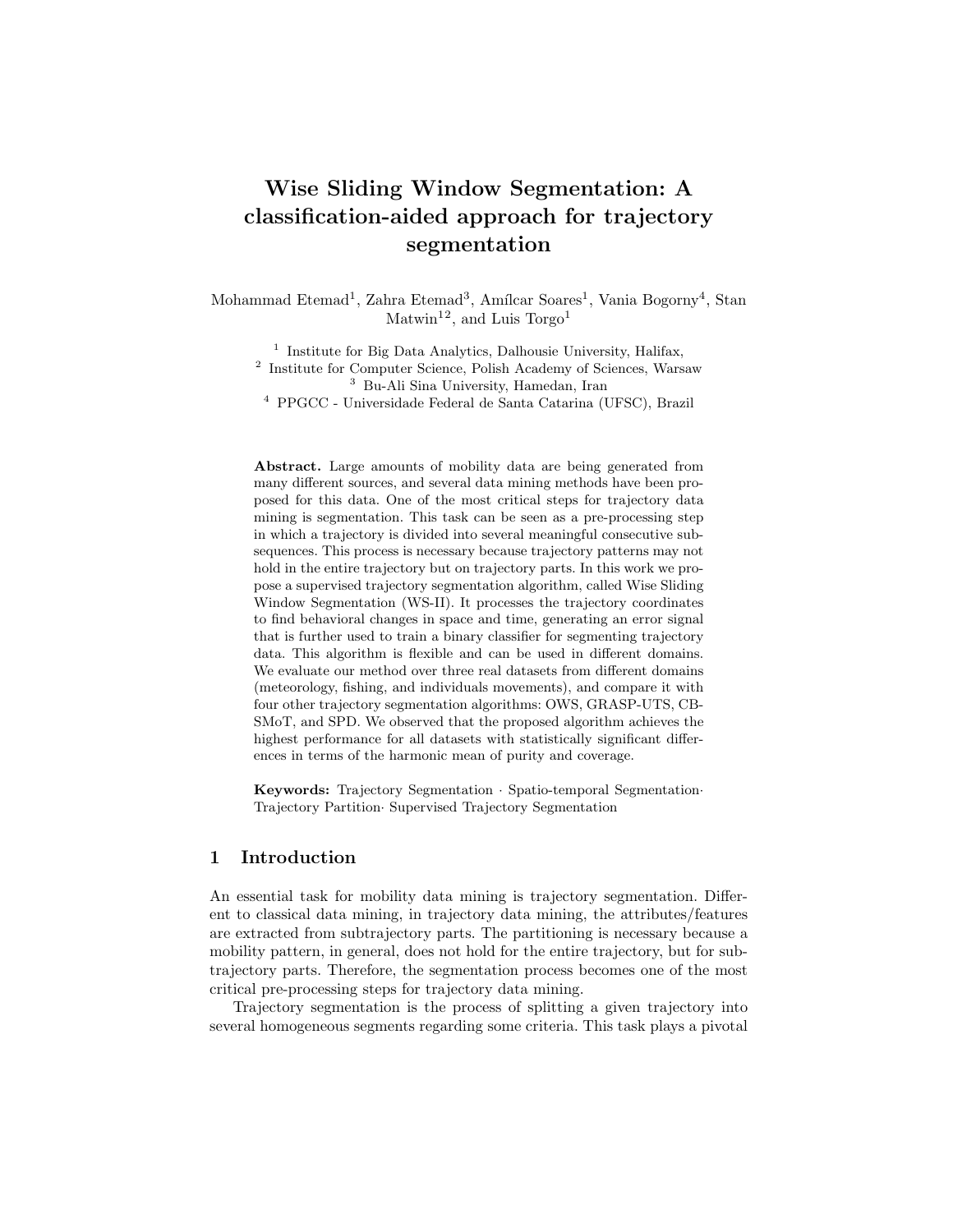role in trajectory mining since it affects the features of each segment, as the features may depend on the size of the trajectory segment, independently of the application domain, such as fishing detection [15], animal behavior [8, 7], tourism  $[6]$ , traffic dynamics  $[5, 7, 16, 13]$ , vessel movement patterns  $[2]$  etc.

A trajectory is a sequence of points located in space and time, and different criteria can be used to split trajectories. There are several approaches that can be used for trajectory segmentation such as CB-SMoT [12], SPD [17], WK-Means [10], GRASP-UTS [15], TRACLUS [9], OWS [4], etc. Different to previous approaches where no training step is performed, we propose in this paper a supervised strategy to segment trajectory data. To the best of our knowledge this is the first approach that actually learns partitioning positions (i.e., the last trajectory point of a segment) from trajectory data characteristics for a given application domain. The main advantage of this supervised strategy is that the transitioning characteristics of a behavior change can be learned from the training data. The model built to forecast partitioning positions is further used to segment trajectories. After that, a majority vote strategy decides the proper location to place a partitioning position.

In summary, the main contributions of this work include: (i) a method for producing training data from partitioning positions on a labeled trajectory; (ii) a method to decide when a partitioning position occurs in a trajectory; and (iii) an empirical study comparing WS-II and several baselines for segmentation.

This paper is organized as follows. Section 2 shows the definitions necessary to describe our trajectory segmentation method. In Section 3, the related works are described. In Section 4, we propose WS-II with details. In Section 5, we applied the proposed method and other trajectory segmentation algorithms on three datasets and reported their performance results. Finally, we conclude our work in Section 6.

## 2 Definitions

In this section we present the basic concepts related to trajectories and used throughout this paper.

The trajectory of a moving object  $o$  can be described by a time ordered sequence of locations the object has visited. We call these locations, trajectory points.

**Trajectory Point** A trajectory point,  $l_i^o$ , is the location of object o at time i, and is defined as,

$$
l_i^o = \langle x_i^o, y_i^o \rangle \tag{1}
$$

where  $x_i^o$  is the longitude of the location which varies from  $0°$  to  $\pm 180°$ , while  $y_i^o$  is the latitude which varies from  $0°$  to  $\pm 90°$ .

Raw Trajectory A raw trajectory, or simply trajectory, is a time-ordered sequence of trajectory points of some moving object  $o$ ,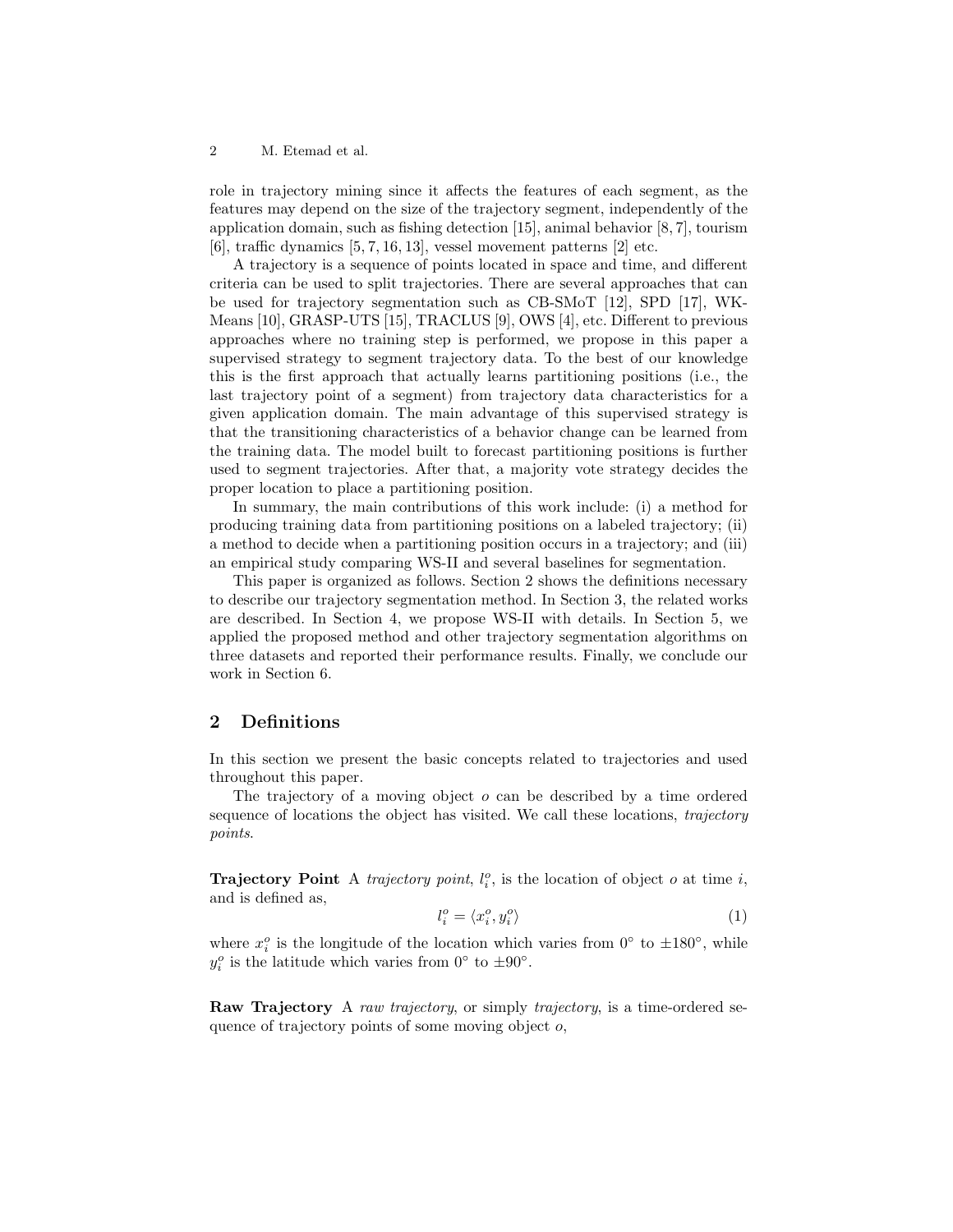$$
\tau^o = \langle l_0^o, l_1^o, \dots, l_n^o \rangle \tag{2}
$$

Segment or Subtrajectory is a set of consecutive trajectory points belonging to a raw trajectory  $\tau^o = \langle l_0^o, l_1^o, ..., l_n^o \rangle$ ,

$$
s^{o} = \langle l_j^{o}, \cdots, l_k^{o} \rangle, \quad j \ge 0, \ k \le n \ \text{and} \ s^{o} \subset \tau^{o}
$$
 (3)

The process of generating segments from a trajectory is called Trajectory Segmentation  $(TS)$ . The most common way of defining TS involves splitting a raw trajectory into a set of non-overlapping segments. More formally:

**Trajectory Segmentation** Given a raw trajectory  $\tau^o = \langle l_0^o, l_1^o, ..., l_n^o \rangle$ , we define a sequence of segments  $S = \langle s_0^o, \cdots, s_k^o \rangle$ , such that

$$
\forall_{s_i^o, s_{i+1}^o \in S} s_i^o = \langle l_p^o, \cdots, l_{p+t}^o \rangle, \ s_{i+1}^o = \langle l_{p+t+1}^o, \cdots, l_{p+t+u}^o \rangle \tag{4}
$$

and

$$
s_0^o = \langle l_0^o, \cdots, l_i^o \rangle, \ s_k^o = \langle l_j^o, \cdots, l_n^o \rangle \tag{5}
$$

Equation 6 shows the input and output of the trajectory segmentation process, where  $\tau$  is a raw trajectory which contains n trajectory points, and S is the set of all segments generated from  $\tau$  using TS.

$$
TS: \tau \longrightarrow S \quad |\tau| = n+1, \quad |S| = k+1 \tag{6}
$$

In this notation,  $n+1$  is the number of trajectory points and  $k+1$  is the number of segments resulting from applying  $TS$  to the trajectory.

We call a trajectory point at the end of each segment as *partitioning posi*tion. This means that the result of applying  $TS$  to a trajectory,  $S$  contains  $k$ partitioning positions.

**Problem Definition** Given a raw trajectory  $\tau^o$ , we would like to generate a sequence of segments  $S = \langle s_0^o, \dots, s_k^o \rangle$  so that each  $s_i^o$  satisfies a certain homogeneity criteria for a given application domain. To evaluate the performance of the generated S, we rely on the knowledge of an expert user to provide a set of semantic tuples  $sl_i = (sid, label)$  where sid identifies a segment  $s_i$  of a trajectory, generated by the expert user, and label is a semantic label attached by the expert to this segment, such as for instance, a transportation mode or status of fishing or non-fishing.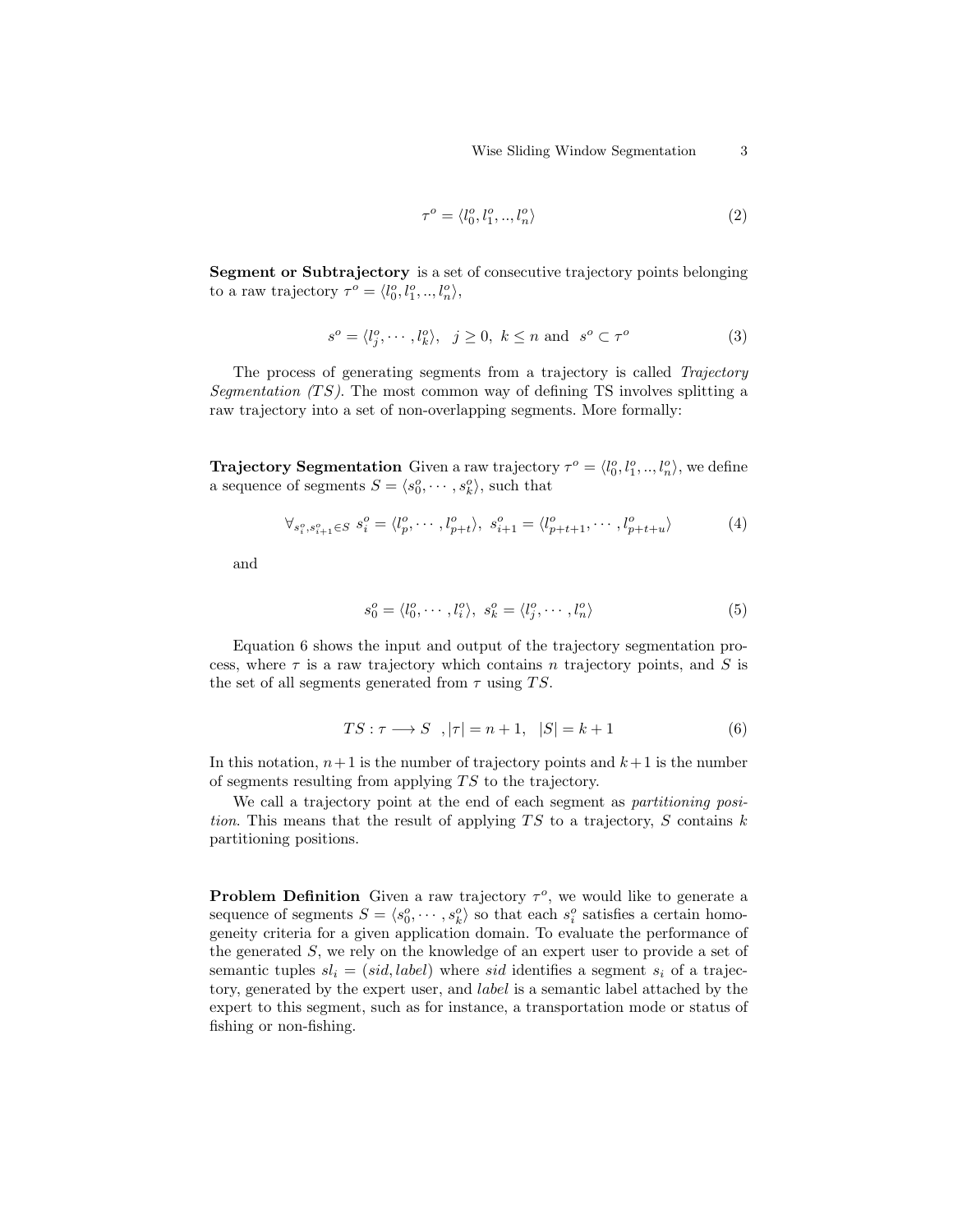

Fig. 1: A high level view of wise sliding window segmentation algorithm.

# 3 Related works

In this section, we give an overview of several methods for trajectory segmentation. Warped K-Means (WK-Means), which is a general-purpose segmentation algorithm based on K-Means [11], is introduced in [10]. It modifies the K-Means algorithm by minimizing a quadratic error (cost function) while imposing a sequential constraint in the segmentation step. Since WK-Means imposes a hard sequential constraint, segments can be updated while new samples arrive without affecting too much the previous clustering configuration [10]. This algorithm receives the number of segments to be found on the data  $(k)$ . Having such input parameter is the main limitation of using it in domains where the number of segments is not pre-defined or is dynamic.

The Stay Point Detection (SPD) [17] is a simple algorithm that follows the idea that between each two-movements, there is a stop. SPD applies a distance threshold  $(\theta_d)$  and a time threshold  $\theta_t$  so that a moving object which spends more than  $\theta_t$  time in the neighborhood of  $\theta_d$  belongs to a stay point. Hence, each stay point identifies a segment, and the trajectory points between two stay points are generated in another segment.

An extension of DB-SCAN [3], CB-SMoT detects stops and moves segments in a trajectory[12]. The original definitions of a  $\epsilon$ -neighborhood and minimum points in DB-SCAN are altered so that CB-SMoT utilizes spatial and temporal aspects of trajectories. CB-SMoT works based on the trajectory speed, and the stop points are consecutive trajectory points where the moving object has a lower speed.

TRACLUS [9] detects dense regions with the same line segment characteristics. This clustering algorithm has two steps: (i) partitioning of the trajectory to line segments; and (ii) clustering these lines. A cost function based on the Minimum Description Length (MDL) principle is applied in the first step to split a trajectory into its line segments. It considers three trajectory segment's attributes:(i) parallel distance, (ii) perpendicular distance, and (iii) angular distance. Clustering line segments using DB-SCAN is run in the next step [9].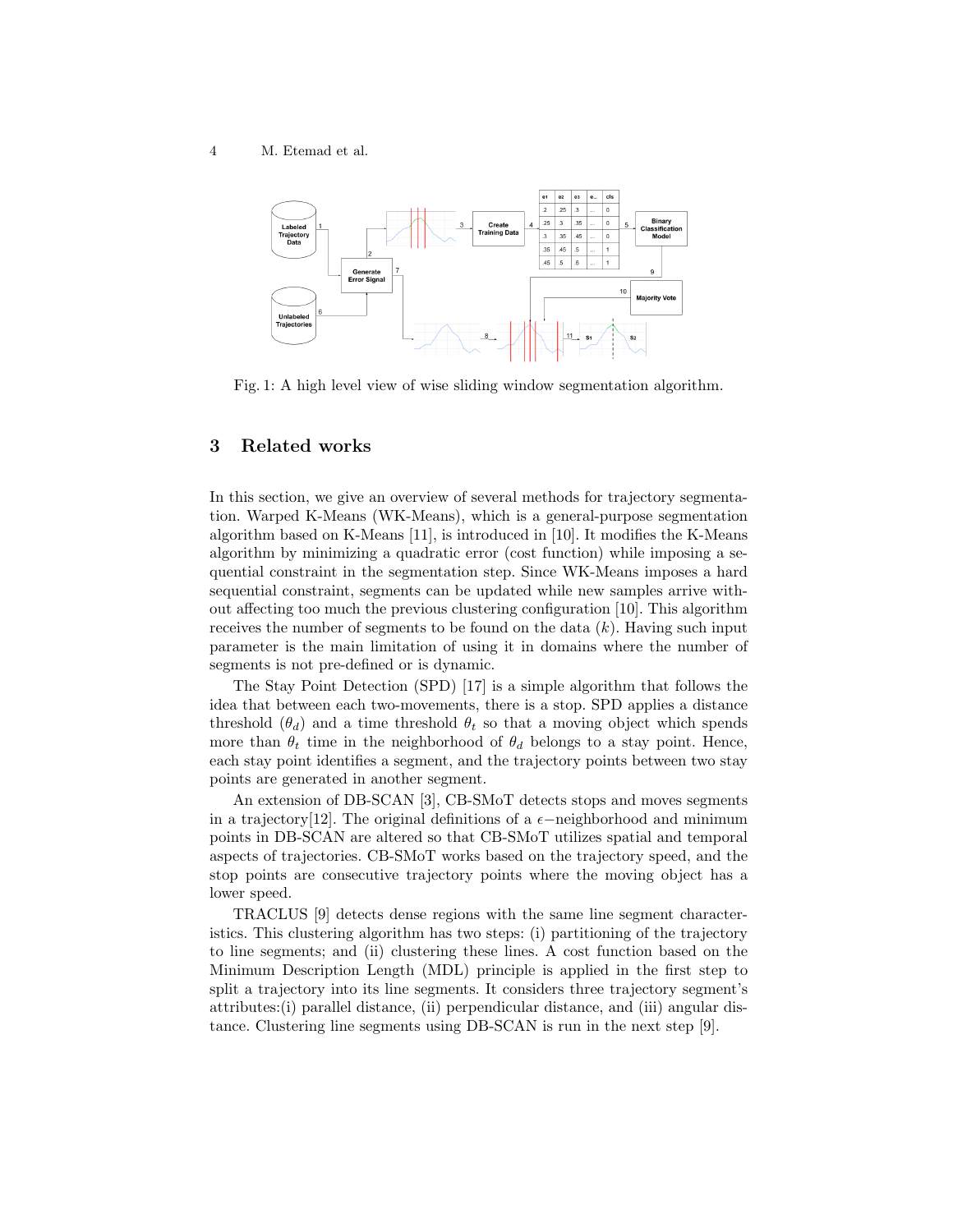GRASP-UTS is an unsupervised trajectory segmentation algorithm that benefits from the Minimum Description Length (MDL) principle to build the most homogeneous segments. First, GRASP-UTS generates random landmarks. Then, it builds homogeneous segments by swapping the trajectory points across temporally-ordered segments and adjusting the landmarks based on its cost function's value [15]. GRASP-UTS can apply additional features on top of the raw trajectories to perform trajectory segmentation.

The OWS (Octal Window Segmentation) algorithm is based on computing the error signal generated by measuring the deviation of a middle point of an octal window [4]. The intuition behind OWS is that when a moving object changes its behavior, this shift may be detected using only its geolocation over time [4]. OWS uses interpolation methods to find the estimated position of the moving object, i.e., where it is supposed to be if its behavior does not change. Then, OWS compares the real position of the moving object with the estimated one, creating an error signal. With such a procedure, it is possible to determine where the moving object changed its behavior and to use this information to create segments.

In this work, we extend the idea of OWS by using a configurable sliding window for interpolating points and a supervised strategy for deciding where partitioning positions should be placed. Unlike all previous segmentation algorithms, WS-II is supervised. This means that WS-II is able to learn the variations in the error signal generated by interpolation techniques which characterize partitioning positions over consecutive segments, avoiding in this way the decision of choosing an error threshold value (i.e., an epsilon value in the OWS) that relies on the characteristics of the domain where trajectories were collected.

## 4 The proposed method

Figure 1 shows an overview of the Wise Sliding Window Segmentation (WS-II) method, which has four core procedures: Generate Error Signal, Create Training Data, Binary Classification Model, and Majority Vote. First, the WS-II creates the error signal from the labeled dataset, which is detailed in Section 4.1. The second step is to generate the training data using the error signal, by sliding a window over its values and adding the presence or absence of a partitioning position. This part is detailed in Section 4.2. The third step is to train a binary classifier to recognize the partitioning positions over the sequence of error signals. This part is detailed in Section 4.3. Finally, unlabeled trajectories can then be segmented based on the model learned in the previous step and using the majority vote, as detailed in Section 4.4.

#### 4.1 Generating the error signal

The first step of our proposal is similar to the OWS algorithm [4], which creates a sliding window over a trajectory to compute a signal error between trajectory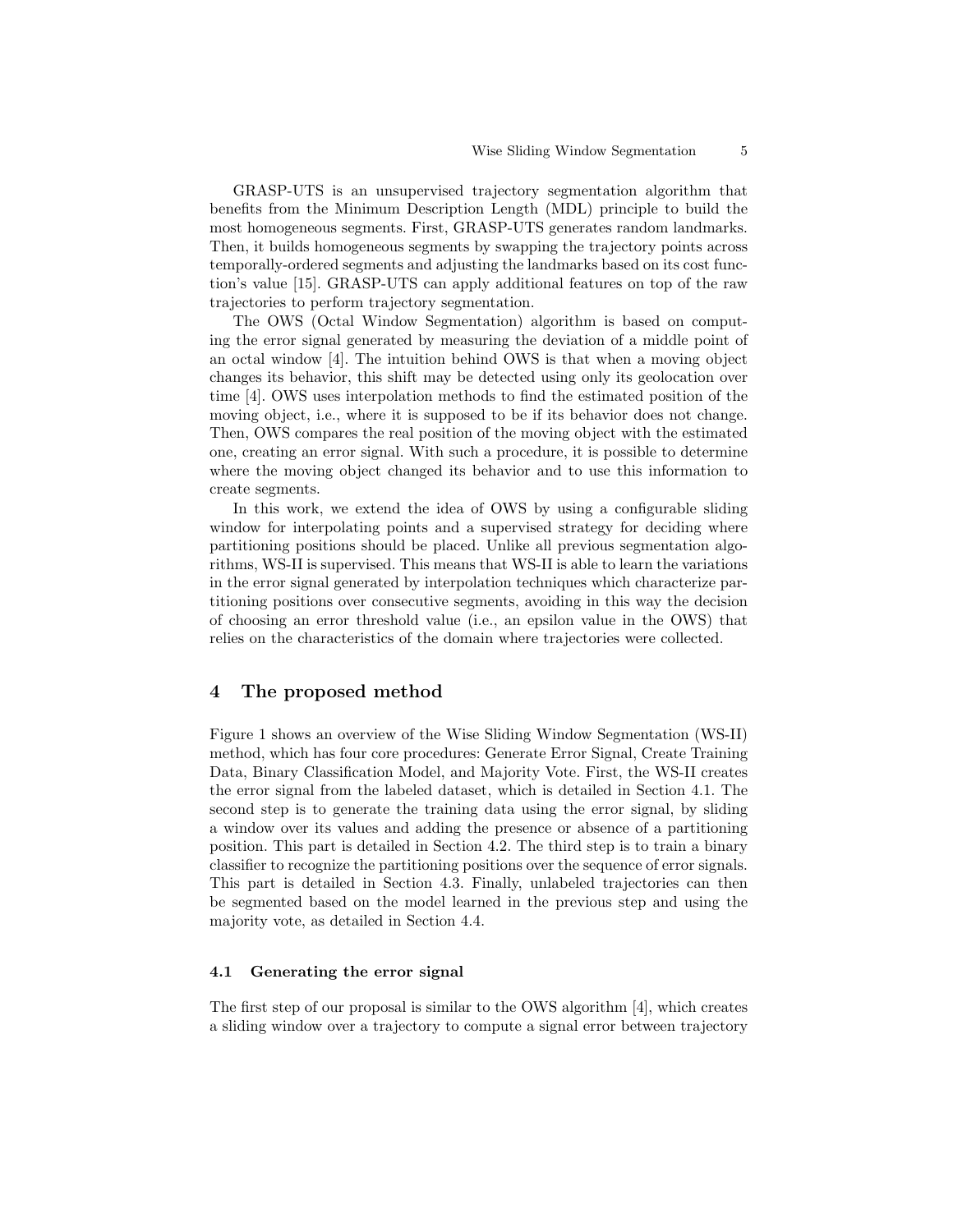

(a) Fig. 2a Example of error calculation where seven trajectory points (e.g.,  $l_1$  to  $l_7$ ) are selected as the *current sliding win*dow (e.g., green box).



(b) Fig. 2b Example of error signal generated in meters for trajectory data.

points. For each sliding window, the error is generated by calculating the deviation of the interpolated midpoint of the window from the actual midpoint. This process is repeated by sliding the window by one point forward, so receiving a new trajectory point, it adds the newer point to the window set and removes the oldest point from the set. An example of this process is shown in Figure 2a.

In Figure 2a, the green rectangle is a sliding window of size 7, the  $l^B$  (red triangle), and  $l^F$  (blue triangle) are the interpolated positions.  $l^F$  is generated using extrapolation on the first three points  $(l_1, l_2, l_3)$  and  $l^B$  is generated using the last three points inside the window  $(l_5, l_6, l_7)$ . The green dot  $(l_4)$  is assumed to be the missing point in the sliding window, while the  $l^C$  (orange triangle) is generated as a middle point between  $l^B$  and  $l^F$ . The distance between the midpoint  $(l^C)$  and the missing point  $(l_4)$  is called the *error value* of this window. In the example of Figure 2a, the haversine distance from the estimated position  $l^C$  to the real position  $l_i$  is visible. This may indicate that the moving object's behavior has changed at position  $l_4$ .

An example of the error signal from a trajectory is shown in Figure 2b. A raw trajectory with 26 points that forms 20 sliding window of size 7 (generating error for point index 4 to 23) is displayed in this example. The first three and last three error values are dropped. Window index is the index of the middle trajectory point in each window. Figure 2b illustrates a situation in which they are several trajectory points (e.g., around trajectory points 8 and 12) along the raw trajectory where the estimated positions were far from the real trajectory positions. These boundaries are considered as potential partitioning positions for creating trajectory segments.

#### 4.2 Creating Training Data

The second core procedure of WS-II is to create a training dataset using the sequential error values extracted in the previous step. First, we create an array of size  $q$  of error signals that will belong to the first training sample, and we use the ground truth information (i.e., if in this particular region there was a change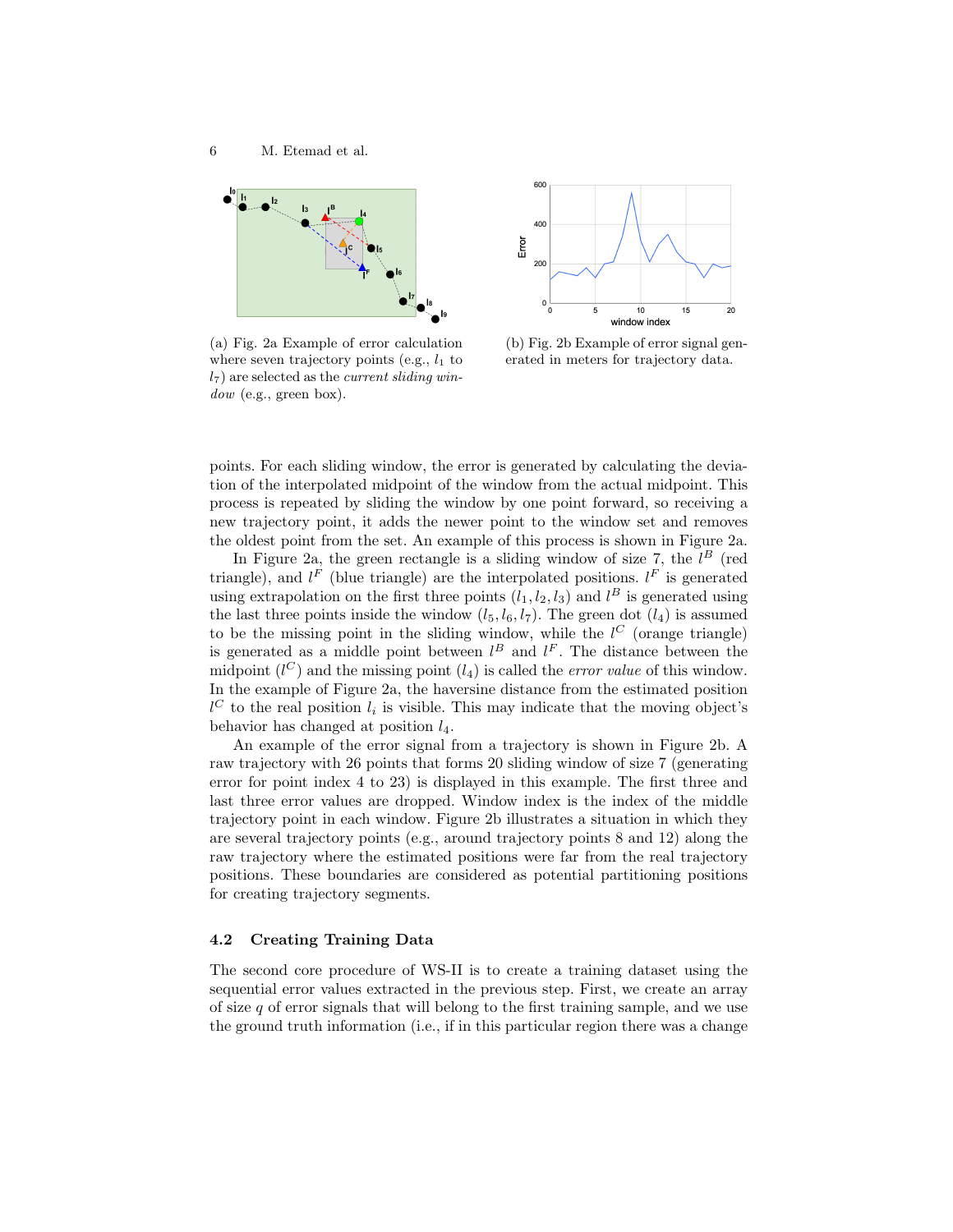|                | e <sub>1</sub>  | e <sub>2</sub>              | $e_3$ | $e_4$       | $e_5$                       | $e_6$     | $e_7$   | label    |  |  |
|----------------|-----------------|-----------------------------|-------|-------------|-----------------------------|-----------|---------|----------|--|--|
| .              |                 |                             |       | .           | .                           | $\cdot$ . | .       | .        |  |  |
| $w_1$          |                 | 120   160   150   140   180 |       |             |                             | 130       | 200     | $\theta$ |  |  |
| $w_2$          | 160             |                             |       | 150 140 180 | 130                         | 200       | 210     | $\theta$ |  |  |
| $w_3$          |                 | 150 140 180 130             |       |             | 200                         | 210       | 340     | $\theta$ |  |  |
| $w_4$          |                 |                             |       |             | 140   180   130   200   210 |           | 340 560 | 1        |  |  |
| w <sub>5</sub> | 180             |                             |       |             | 130 200 210 340             | 560       | 320     | 1        |  |  |
| w <sub>6</sub> |                 |                             |       |             | 130 200 210 340 560         | 320       | 210     | 1        |  |  |
| $w_{\ldots}$   | .               |                             |       | .           | .                           | .         | .       | .        |  |  |
| $w_{10}$       | 560 320 210 120 |                             |       |             | 320                         | 273       | 200     | 1        |  |  |
| $w_{11}$       |                 |                             |       |             | 320 210 120 320 273         | 200       | 130     | 0        |  |  |

(a) Example of a training set generated by WS-II.

|              | e <sub>1</sub> | $e_2$    | $e_3$                       | $e_4$    | $e_5$    | $e_6$    | $e_7$                       | $ b_{cls} $ | $m_{cls}$ |
|--------------|----------------|----------|-----------------------------|----------|----------|----------|-----------------------------|-------------|-----------|
| $w_{\ldots}$ | $\cdots$       | $\cdots$ | $\cdots$                    | $\cdots$ | $\cdots$ | $\cdots$ | .                           | $\cdots$    | .         |
| $w_m$        | 100            |          |                             |          |          |          | 150 230 160 170 320 400     | 0           | .         |
| $v_{m+1}$    |                |          | 150 230 160 170 320 400 390 |          |          |          |                             | 1           | .         |
| $v_{m+2}$    |                |          | 230 160 170 320 400 390 320 |          |          |          |                             | 0           | .         |
| $v_{m+3}$    |                |          | 160 170 320 400 390 320 380 |          |          |          |                             | $\theta$    | 0         |
| $v_{m+4}$    |                |          |                             |          |          |          | 170 320 400 390 320 380 330 | $\theta$    | 1         |
| $v_{m+5}$    |                |          |                             |          |          |          | 320 400 390 320 380 330 490 | 1           | $\theta$  |
| $v_{m+6}$    |                |          | 400 390 320 380 330 490 450 |          |          |          |                             | 1           | 0         |
| $v_{m+7}$    |                |          | 390 320 380 330 490 450 230 |          |          |          |                             | 1           | .         |
| $v_{m+8}$    |                |          | 320 380 330 490 450 230 160 |          |          |          |                             | 0           | .         |
| $v_{m+9}$    |                |          |                             |          |          |          | 380 330 490 450 230 160 190 | 0           | .         |
| $w_{\cdots}$ | $\cdots$       |          |                             | $\cdots$ | $\cdots$ | $\cdots$ | .                           | .           | $\cdots$  |

(b) Example of the majority vote mechanism.

Fig. 3: Examples of data tables generated by our algorithm.

in the behavior) to annotate the label of this sample. If this window includes a partitioning position, it is labeled as 1 and 0 otherwise. By receiving every new trajectory point, we remove one point from the start of our window and add the new point to the end of the window. Then we create our next sample by applying the same step of labeling 1 when a partitioning position is present in the sliding window, and 0 if it is not. This procedure is repeated until all the error signals are evaluated.

To understand how the labeling process works, we show an example in Figure 3a. In this example, the training data are created for the sliding window built with seven ( $e_1$  to  $e_7$ ) trajectory points over eleven slides (i.e.,  $w_1$  to  $w_{11}$ ). As can be seen in Figure 3a, from  $w_1$  to  $w_3$ , there was no big change in the error signal (ranging from 120 to 340 meters). In  $w_4$ , the value of 560 characterizes a high jump in the estimated error and actually reflects a real change in the behavior of the moving object, resulting in a positive example (i.e., there is a partitioning position) in the training data. Examples from  $w_4$  to  $w_{10}$  are labeled as positive due to the presence of partitioning position in the sliding window. From  $w_{11}$ , the samples are again labeled as negative examples due to the absence of a partitioning position in the data.

#### 4.3 Binary Classification Model

A binary classifier is used by WS-II to categorize each error signal sample into either a partitioning position or not. The labeled trajectory data created in the previous step is used to generate training samples for this binary classifier so that it can classify signal samples into a class where a sliding window has a partitioning position (e.g., value 1) or a class when it does not have a partitioning position (e.g., value 0).

It was observed that the error signal has its minimum fluctuations far from a partitioning position, and it has its maximum fluctuations while transitioning from one segment to a new one. Therefore, detecting the area that includes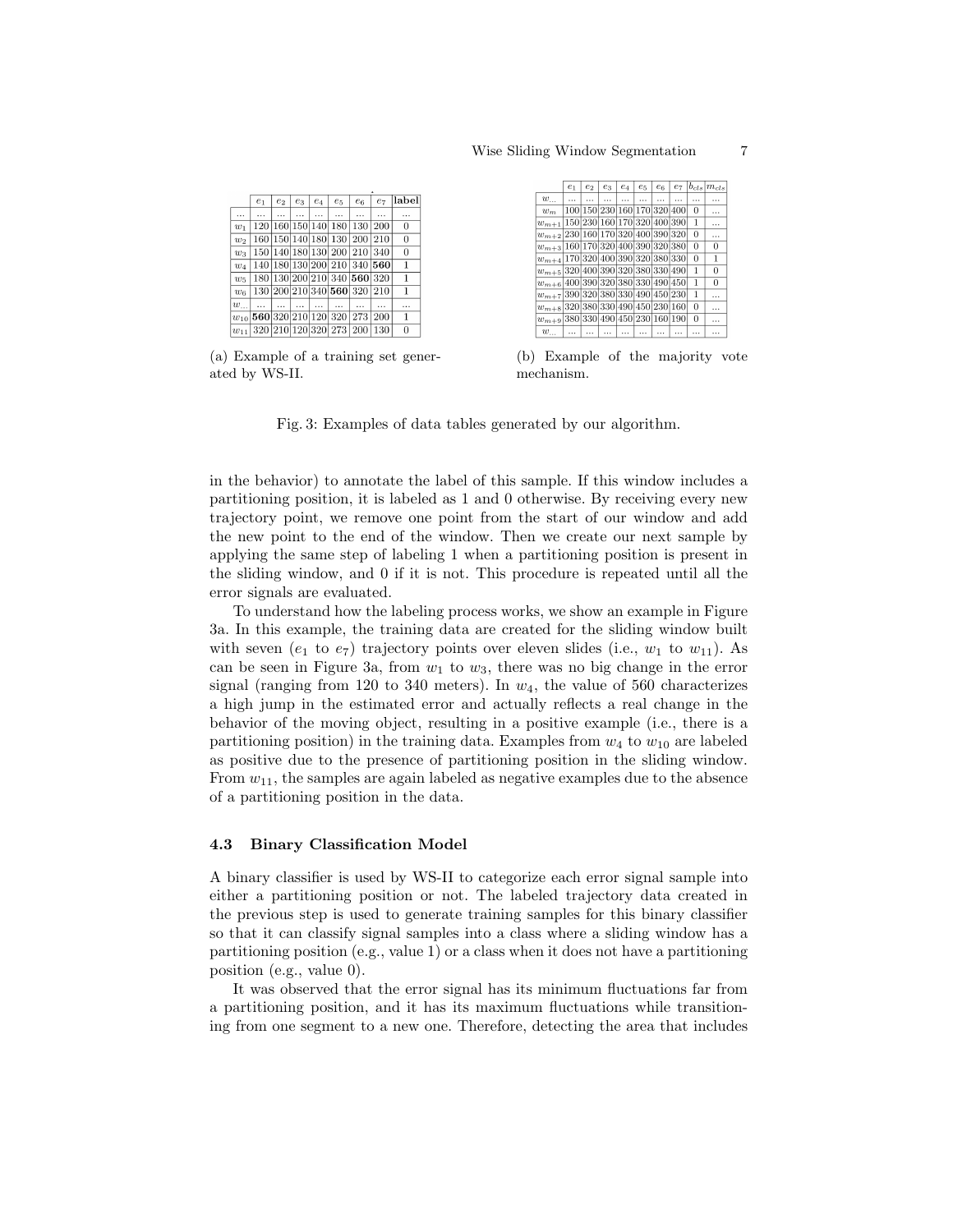partitioning positions is an indicator that the behavior has changed. We apply the binary classifier to identify these areas over a trajectory that has the highest likelihood of containing partitioning positions. In this work, we used a Random Forest classifier [1] to benefit from its bagging power while processing long window sizes faster by limiting the number of features. However, we emphasize that any classification model can be used in this step. After forecasting these transitioning areas, we use a majority vote mechanism to decide precisely where to place a partitioning position, explained in the next section.

## 4.4 Majority Vote

At this step, we use the same sliding window of size  $q$  to decide if a partitioning position occurred. Since we are using a window slide point by point, each trajectory point can be part of  $q$  sliding windows, and we classify each window using the binary classifier. This means that we have  $q$  outputs that the binary classifier generates for a trajectory point belongs to the  $q$  windows. Using a majority vote mechanism for these  $q$  outputs leads us to the final decision: the trajectory point is a partitioning position if more than 50% of the sampled signals are labeled as a partitioning position.

Leveraging this feature and applying the voting technique, we can have a more robust evaluation to support if a point is a partitioning position or not. The decision to identify a trajectory point as a partitioning position is supported by q results, each of which contributes  $1/q$  to the final decision. This means a misclassification of the binary classifier weights  $1/q$ . Although increasing q can make the algorithm more robust to noise, it will make it fail to identify segments with a length smaller than q. Furthermore, the algorithm is more robust against noisy points, which may happen in trajectory data due to device collection errors.

An example of the advantages of the majority vote mechanism are exemplified in Figure 3b, where a window with  $q = 7$  was used. In Figure 3b, the column  $b_{cls}$  was forecast by the binary classifier for  $w_m$  to  $w_{m+9}$ . It is possible to see in Figure 3b that  $w_{m+3}$  is decided by evaluating the  $b_{cls}$  column values from  $w_m$  to  $w_{m+6}$  (0,1,0,0,0,1,1). The decision regarding a majority vote for  $w_{m+3}$  is equal to 0 since  $|\#0| = 4$  and  $|\#1| = 3$ . For deciding the final value of  $w_{m+4}$  the lines from  $w_{m+1}$  to  $w_{m+7}$  are used. The evaluation of the set  $(1,0,0,0,1,1,1)$  through a majority vote  $(|\#0| = 3$  and  $|\#1| = 4$ ) results in the decision of 1 (i.e., a partitioning position occurred). As previously stated, such strategy makes WS-II robust against spatial jumps due to GPS error in the data collection process.

# 5 Experimental Evaluation

In this section, we evaluate the proposed method and compare it to state-ofthe-art approaches. In Section 5.1, we describe the datasets. In Section 5.2, we detail the experimental setup and we report the results in Section 5.3.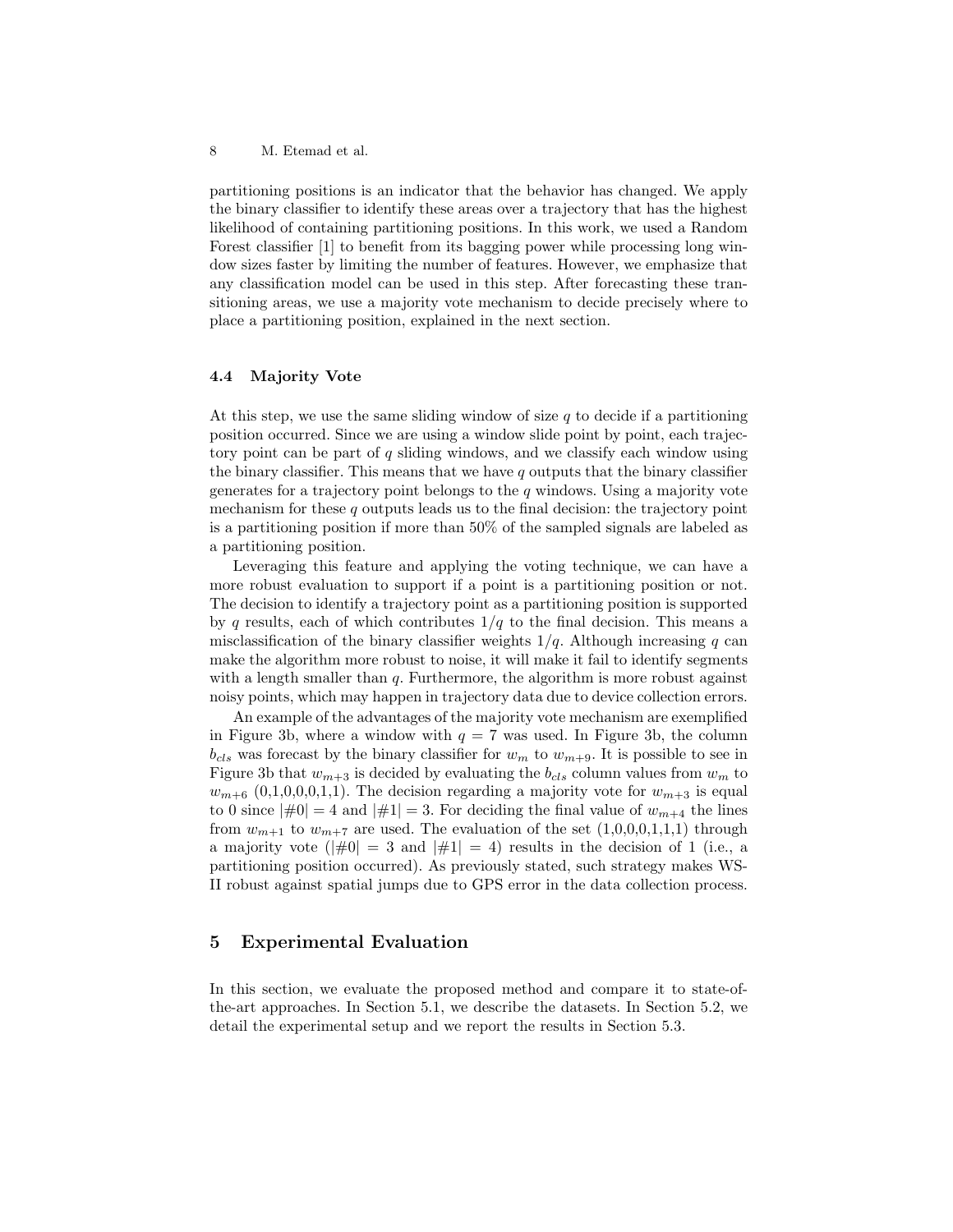#### 5.1 Datasets

We evaluate our method on three datasets. The first is a fishing dataset containing 5190 trajectory points and 153 segments, where fishing activity labels (e.g., fishing or not-fishing) were provided by specialists and used to create trajectory segments. The second is the Atlantic hurricane dataset, which contains 1990 trajectory points and 182 segments. The Saffir-Simpson scale was used to determine the type of hurricane, and the transitions from one hurricane-level to another was used for creating trajectory segments. Finally, a subset of the Geolife dataset containing 12,955 trajectory points and 181 segments was used as a third dataset. For this dataset, we use the transportation mode as the ground truth for creating the segments. The reason that we did not use the full Geolife data set was that some of the segmentation algorithms, such as GRASP-UTS were not able to provide segments in a reasonable time. We create a sample Automatic Identification System (AIS) data to debug our algorithm and test our code and made it available to public <sup>5</sup>.

## 5.2 Experimental Setup

In this work we measure the trajectory segmentation performance using Harmonic mean of Purity and Coverage, introduced in [4]. The use of purity and coverage for trajectory segmentation performance measurement originally is introduced in [15]. We do not use clustering measures such as completeness and homogeneity since the segmentation task is different from clustering. In trajectory segmentation, the order of the segments is essential, and adjacent segments can come from the same cluster. For example, an object moving to a shopping store and going back home characterizes two segments, that would be in the same "walk" cluster.

In each experiment, we divided the dataset into ten folds, one of which is applied to tuning/training the algorithm and the rest to testing its performance. Each fold contains different trajectories of different moving objects; therefore, we individually segment each trajectory and report the average results.

Since we divide data into ten folds, we calculate ten values for the Harmonic means. A boxplot is used to show the visual difference between these ten values for each algorithm, Figure 4. Although the boxplot can show the difference between the performance of algorithms, we perform a Mann Whitney U test (having only ten numbers, we could not prove the data follows normal distribution, so we did not use T-test) to show that the difference between the median of each set is not generated randomly.

The state of the art methods that we compare to our approach requires some parameterization. The input parameter values estimation for GRASP-UTS was using a grid search with all combinations of values reported in [15]. For the SPD algorithm, we used the suggested parameters on the original paper for the subset of Geolife dataset, and for the rest of datasets we used a grid search to find the

<sup>5</sup> https://github.com/metemaad/WS-II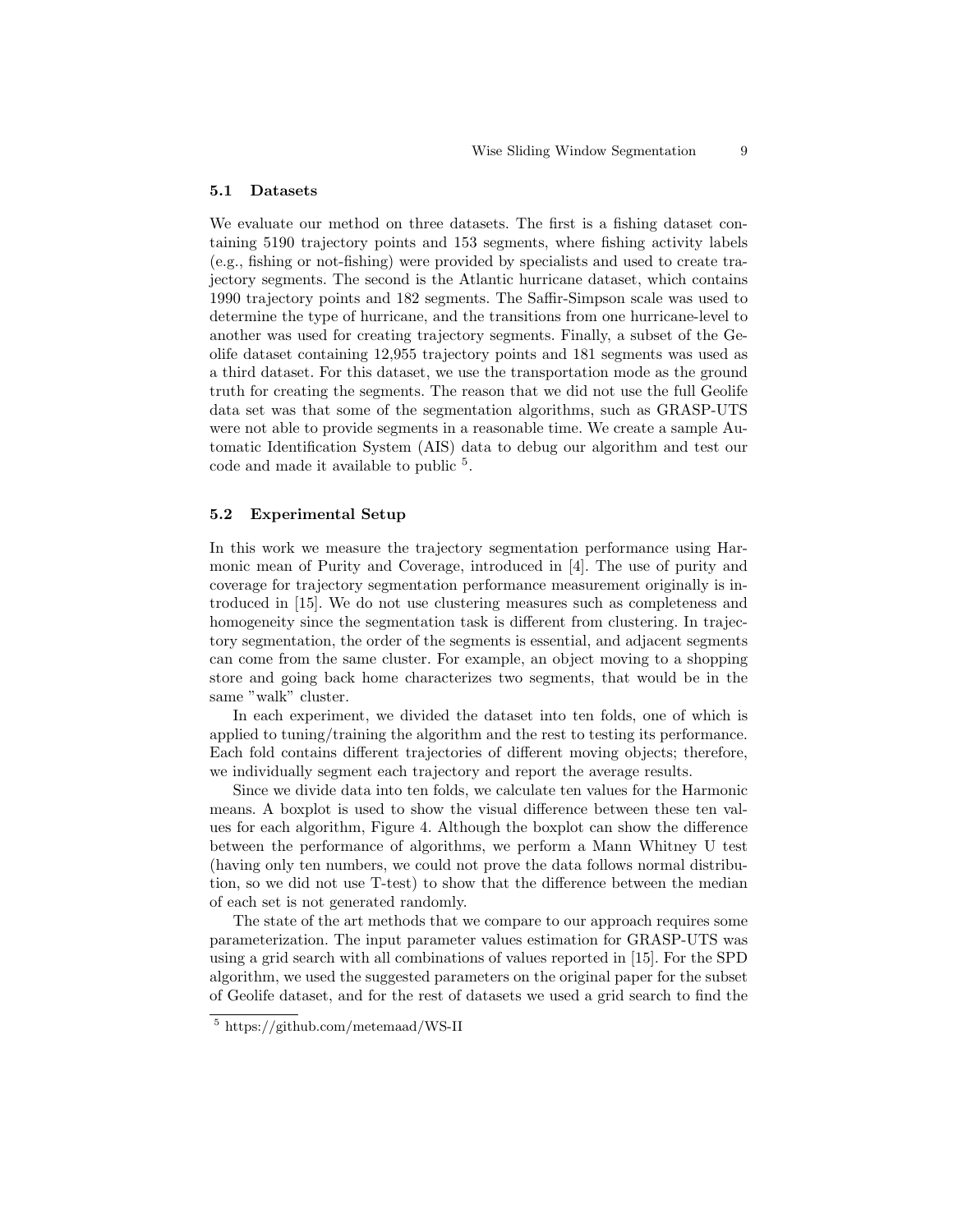best parameters. For CB-SMoT, we applied a grid search to tune parameters using the parameter tuning fold. For OWS, we have tested the four kernels (e.g., random walk, kinematic, linear, and cubic) and used the same strategy reported in [4] to find the best value of epsilon. We decided only to report the random walk kernel findings since it obtained good results for all datasets. For a fair comparison between OWS and WS-II, we only report the WS-II results with the random walk kernel. Details regarding the input parameter values ranges for all algorithms can be found in the following link  $<sup>6</sup>$ </sup>

### 5.3 Results and discussion

Figure 4.a displays the results of executing different segmentation algorithms on the Fishing dataset. A Mann Whitney U test indicated that WS-II produces statistically significant higher median (*mean*  $=94.32$ ,  $std=0.9$ ) harmonic mean for trajectory segmentation comparing to OWS with random walk kernel  $(p_{value}$  $= 9.133$ e-05, mean=89.04, std=1.03). Therefore, the proposed method achieved better performance in comparison to other trajectory segmentation methods.

A fishing activity is characterized by several ship turns. We believe that WS-II had a better result when compared with the other algorithms because of its capability to analyze not only a single trajectory point, but a larger region (i.e., a larger sliding window size). By analyzing a larger region, WS-II will only place a partitioning position when a partitioning position actually occurred (e.g., learned from the training data). Since a single turn is not enough to characterize a fishing activity, WS-II's strategy of analyzing a larger window is more robust in learning such behavior.

In this experiment, we compare five trajectory segmentation algorithms: CB-SMoT, SPD, GRASP-UTS, OWS with Random Walk kernel, and our proposed trajectory segmentation algorithm (WS-II) on Atlantic hurricane dataset. Figure 4.b shows that WS-II performed better than all other algorithms. A Mann Whitney U test indicated that WS-II produces statistically significant higher median  $(mean=94.68, std=2.23)$  harmonic mean for trajectory segmentation comparing to OWS with random walk kernel  $(p_{value}=9.1e-05, \, mean=85.67, \, std=0.59)$ .

In this experiment, we applied all the segmentation algorithms on a subset of Geolife containing ten different users. Each user's trajectory creates a fold and we use one fold to tune up our algorithm each time. Figure 4.c depicts our experiment results. Moreover, a Mann Whitney U test supports the claim that WS-II produces statistically significant higher median (*mean*  $=92.8$ ,  $std=2.11$ ) harmonic mean for trajectory segmentation comparing to OWS with random walk kernel ( $p_{value} = 0.00065$ ,  $mean = 88.94$ ,  $std = 5.06$ ).

In the Geolife dataset, there are two major types of movement: (1) fast movements of buses, trains, and cars; and (2) slow movements of walk and bike, which have a random nature. The selection of a random walk seems to be a reasonable decision in this dataset because as long as a moving object moves slowly, the random walk kernel seems to reproduce the random nature of the movement. On

<sup>6</sup> https://github.com/metemaad/WS-II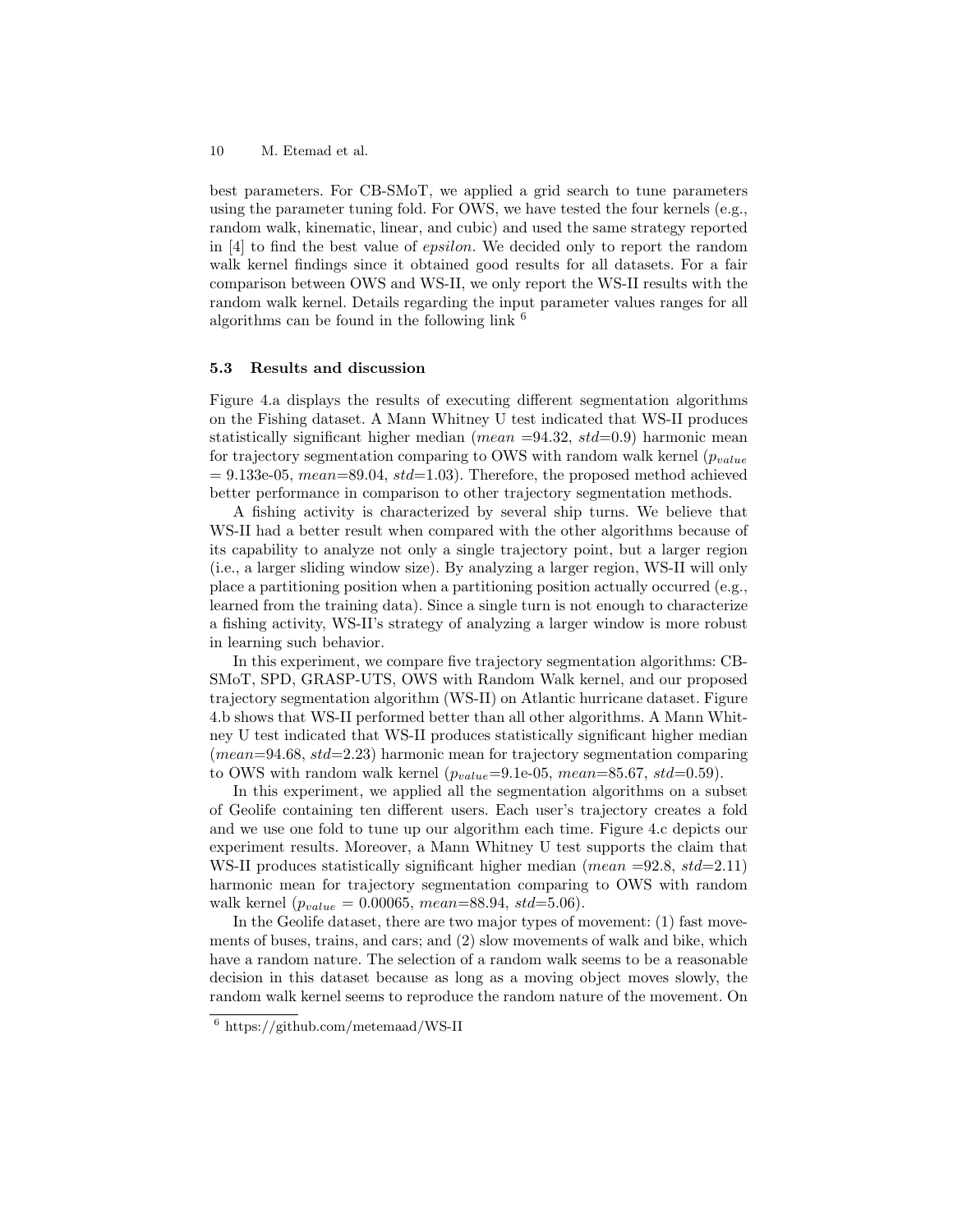the other hand, for the moving object that travels fast, the behavior of random walk is similar to a linear interpolation kernel in terms of direction because the direction variation decreases.



Fig. 4: Our proposed method outperforms CB-SMoT, SPD, GRASP-UTS, and OWS with Random Walk kernel on Fishing, Hurricane and Geolife dataset

## 6 Conclusions

In this paper we presented a supervised method for trajectory segmentation named Wise Sliding Window Segmentation (WS-II), that uses a trained model for deciding where partitioning positions should be placed. With the majority voting strategy the method becomes more robust to noise points and avoiding unnecessary partitions. The experimental results show that WS-II achieves better performance in terms of a harmonic mean of purity and coverage when compared with state-of-art trajectory segmentation algorithms in three datasets of different domains. One limitation of WS-II, which is a limitation for all learning methods, is that several domains do not have a labeled dataset where the patterns of movement behavior change can be learned. Although there are tools in the literature that encourage and assist the user in the process of labeling trajectory data [14], most trajectory datasets still do not provide any type of ground truth for validating supervised methods. As future work, we would like test how this algorithm performs with different sample sizes for training, i.e., how large the labeled data needs to be to find good results.

Acknowledgments This work was financed by the Brazilian Agencies CNPq, CAPEs(Project Big Data Analytics [CAPES/PRINT process number 88887.310782/2018- 00]), FAPESC (Project Match co-financing of H2020 Projects - Grant 2018TR 1266); the European Union's Horizon 2020 research and innovation programme under Grant Agreement 777695 (MASTER1); and the Natural Sciences and Engineering Research Council of Canada (NSERC).